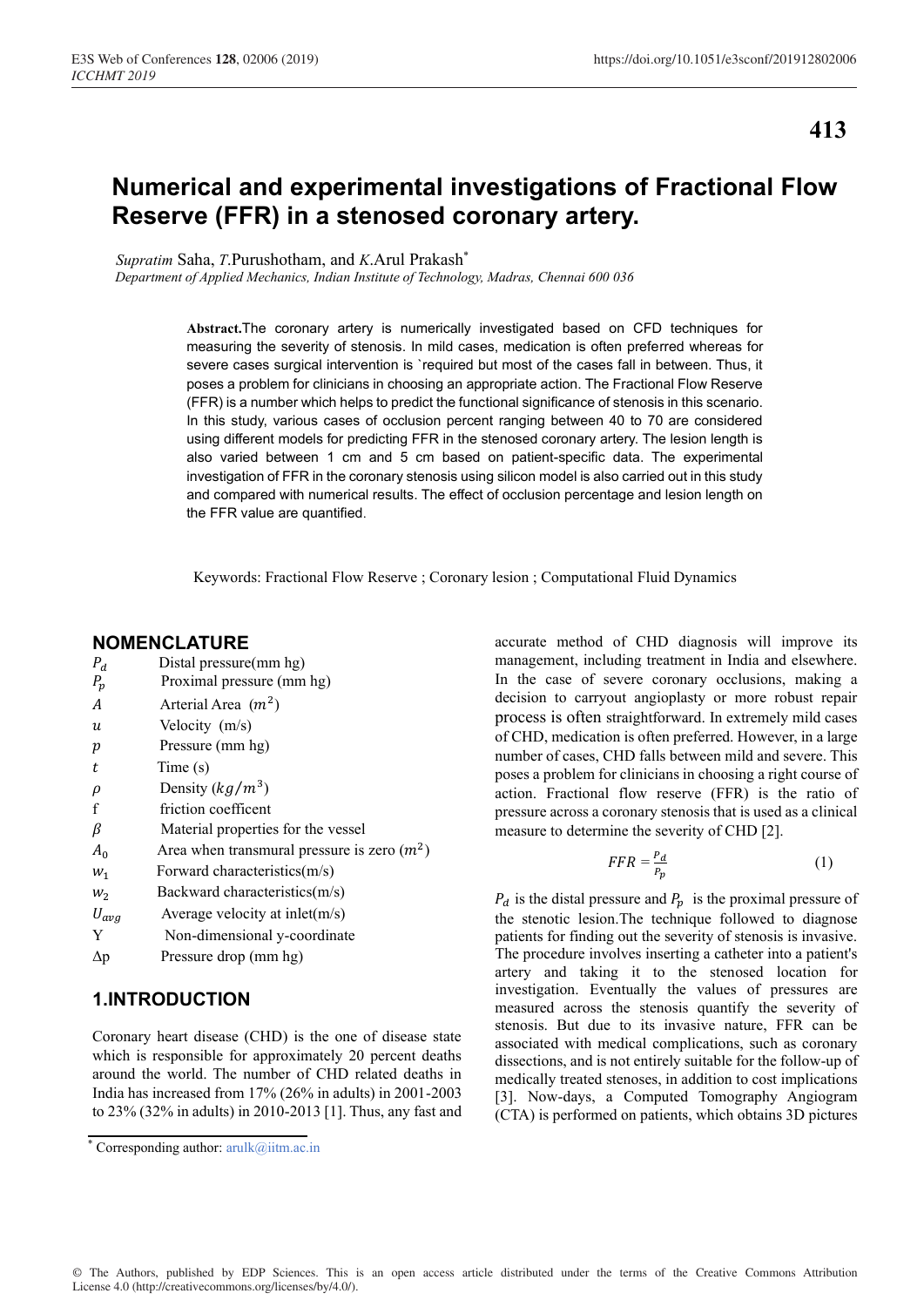of the moving heart and bigger arterial vessels. This 3D image is reconstructed, and numerical simulations are performed on the generated 3D model of arteries to predict the FFR value. This procedure does not involve any risk as this is non-invasive. Though the 3D modeling predicts FFR value close to that of the value obtained using the catheterization procedure, the time taken for simulations is enormous because it accounts for the actual geometry of the stenosis(non-symmetric) and it also accounts for the coupling of lumped model terminal vessels into the 3D computational domain, which adds to the overall computational cost. Hence several studies focusing on 1D simulations of the heart and arteries were done to reduce the time taken for simulation. The numerical simulation is performed to carry out full arterial tree with diseased state in one of the artery and 1D simulation can predict the severity with low computational cost with fairly good accuracy. The governing equations of blood flow through artery was given by Sherwin et al.[4].A complete model of the 1D arterial circulation by considering interactions of the systemic circulation with coronary circulation provided by Mynard and Nithiarasu [5].They incorporated a heart model in the arterial circulation and carried out simulations. Most of the studies done earlier used 3D model for the calculation of FFR. but the 3D simulations require a lot of computational time, whereas, 1D simulations require comparatively lesser time and computational cost.

The impact of lesion length on functional severity for intermediate coronary lesions are investigated clinically by Iguchi et al [6] .They found that lesion length has physiological significance in intermediate-grade coronary. Several authors have clinically investigated the impact of length length on severity of stenosis but there is no significant numerical study reported. There is a lack of understanding of the intermediate grade stenosis due to impact of the lesion length. There is need of detailed analysis of hemodynamics parameter due to the impact of occlusion percent and lesion length coupled simultaneously.

A 1D model of the arterial network and simulations were done. In this study ,the coupled effect of occlusion percentage and length of lesion on haemodynamics parameters has been studied.The coupled geometric influence of occlusion on FFR is explicitly investigated in this study. The comparison of 1D model is also done with patient specific 3D model.The experimental FFR using patient specific silicon model is quantified and compared with 3D numerical results.

## **2.METHODOLOGY**

#### **2.1 1-D Numerical details**

#### **2.1.1 Governing equations**

The artery is considered as a cylindrical vessel and its wall considered to be elastic. The 1D equations as given in Sherwin et al. [4] for the continuity and momentum conservation are

$$
\frac{\partial A}{\partial t} + \frac{\partial (Au)}{\partial x} = 0 \tag{2}
$$

$$
\frac{\partial u}{\partial t} + u \frac{\partial u}{\partial x} + \frac{1}{\rho} \frac{\partial p}{\partial x} - \frac{f}{\rho A} = 0 \tag{3}
$$

where A is the cross-sectional area,  $u$  is the mean velocity  $\frac{p}{i}$  is the pressure inside the artery,  $\rho \approx 1060 \frac{kg}{m}$  is the density of the blood,  $f$  is the friction force per unit length and f is modelled based upon the assumption of a steady, laminar and Poiseuille flow

Three unknown variables are present in the two Equations  $\&$  (2) for calculating the pressure, the system is closed by providing an equation that relates the pressure to the cross sectional area which is based on elasticity of the vessel by

$$
p = p_{ext} + \beta(\sqrt{A} - \sqrt{A_0})
$$
 (4)

where  $P_{ext}$  is the pressure exerted by the surrounding tissues,  $A_0$  is the area when transmural pressure is zero (i.e.  $p = p_{ext}$ ) and the material properties of the vessel are accounted by  $\beta$ .

The unknown variables  $(A)$  and  $(U)$  are obtained from the values of forward ( $\mathbb{W}_1$ ) and backward ( $\mathbb{W}_2$ ) characteristics as

$$
A = \frac{(w_1 - w_2)^2}{1024} \left(\frac{\rho}{\beta}\right)^2 \tag{5}
$$

$$
u = \frac{1}{2}(w_1 + w_2) \tag{6}
$$

The Locally Conservative Galerkin (LCG) method is used for the numerical simulation. The LCG numerical technique was introduced by [7], in which each element is treated as a sub-domain with its own boundaries.

#### **2.1.2 Arterial tree modeling**

The entire arterial network is modeled with systemic as well as coronary circulation and is shown in Fig.1 .The arteries and their properties for simulation are obtained from Mynard et al [5]. The left epicardial artery is modelled as stenosed left anterior descending along with all parts of tree to be normal.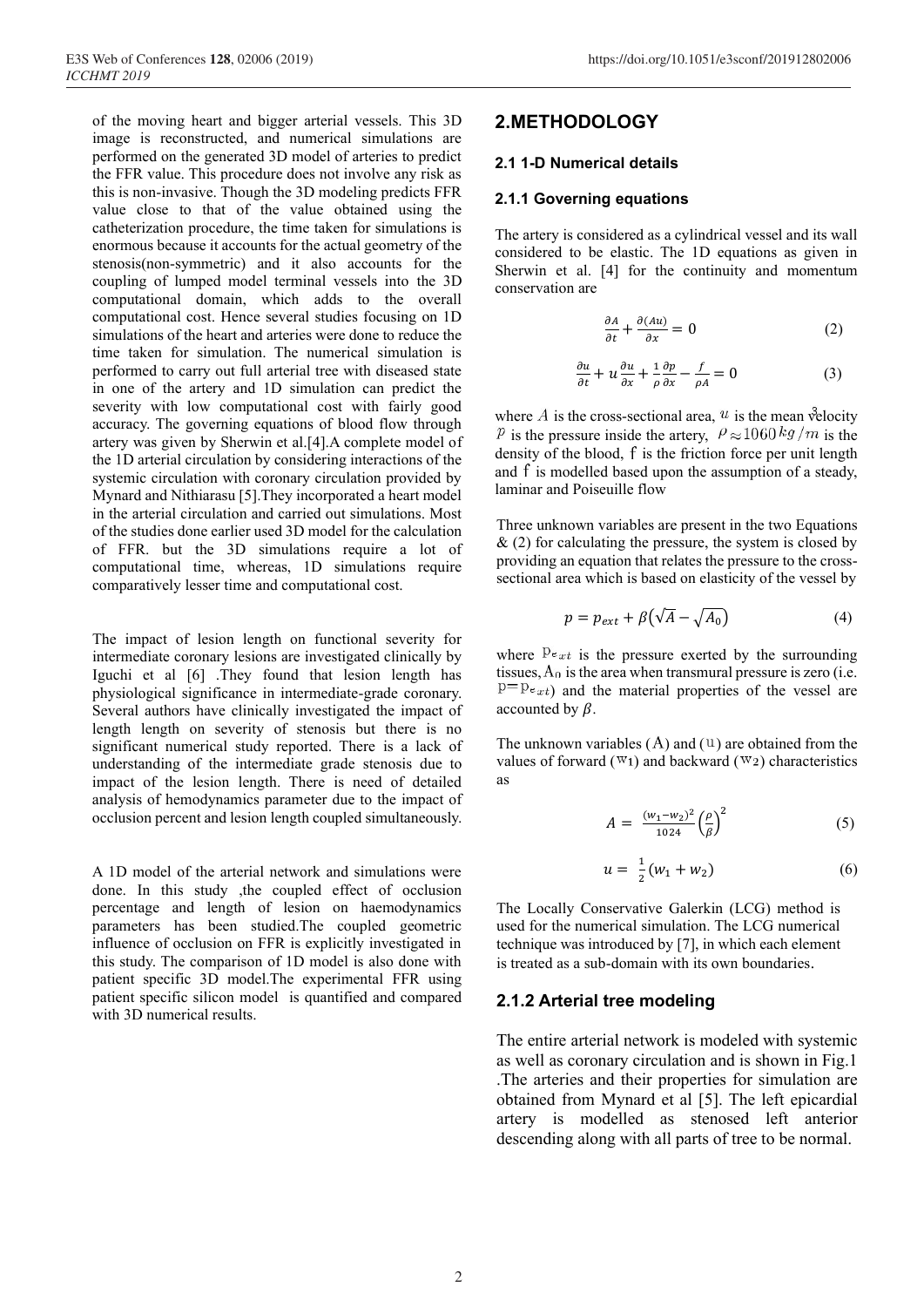

Fig.1: 1D arterial network with the major arteries taken from Mynard et al [5].

### **2.1.3 Geometry of stenosed arterial segment**



Fig.2: Geometry of the artery considered for the 1-D simulation study.

The Equation representing the stenosed region for a straight duct is given by [8]. This has been modified for a duct which is tapering and the modified expression is

$$
y = \left[\frac{\varepsilon(L_{seg}-x)}{L_{seg}}\right] - \left[\frac{R}{2}S_0\left\{1-\cos\left(2\pi\left(\frac{x-L_m-\frac{L_s}{2}}{L_s}\right)\right)\right\}\right] \tag{7}
$$

Where,  $\left\{L_m - \frac{L_s}{2} \le x \le L_m - \frac{L_s}{2}\right\}$ ,  $S_0 = \frac{\text{severity}}{100}$ ,  $L_{seg}$  is the length of the arterial segment,  $R_s$  is the radius at stenosed region,  $L_m$  is the distance from the beginning of the arterial segment to the place where is a maximum constriction of the cross-sectional area,  $L_s$  is the length of the stenosed region in artery,  $D_i$  is the inlet diameter,  $D_o$  is the outlet diameter and severity is the percentage of stenosis that has occurred in the artery.

#### **2.1.4 Validation study**

The artery considered for validation is right carotid artery. The trend of flow rate and pressure are observed to be almost identical for normal conditions and functioning of the heart as shown in Fig. 3 and Fig. 4.



Fig.3: Comparison of pressure waveform in the Right Carotid Artery with Low et al. [9] results.



*Fig.4: Comparison of flow waveform in the Right Carotid Artery with Low et al. [9] results.*

#### **2.1.5 Grid independence study**

Three grid sizes of 50 nodes, 100 nodes and 150 nodes are taken and simulations are performed. The axial velocity value variation along the length of the artery (Left Endocardial artery) is compared for the three grid sizes in Fig. 5. It is found that both the 100 and 150 grid sizes produce similar results. Hence, 100 nodes per artery is considered for the simulation.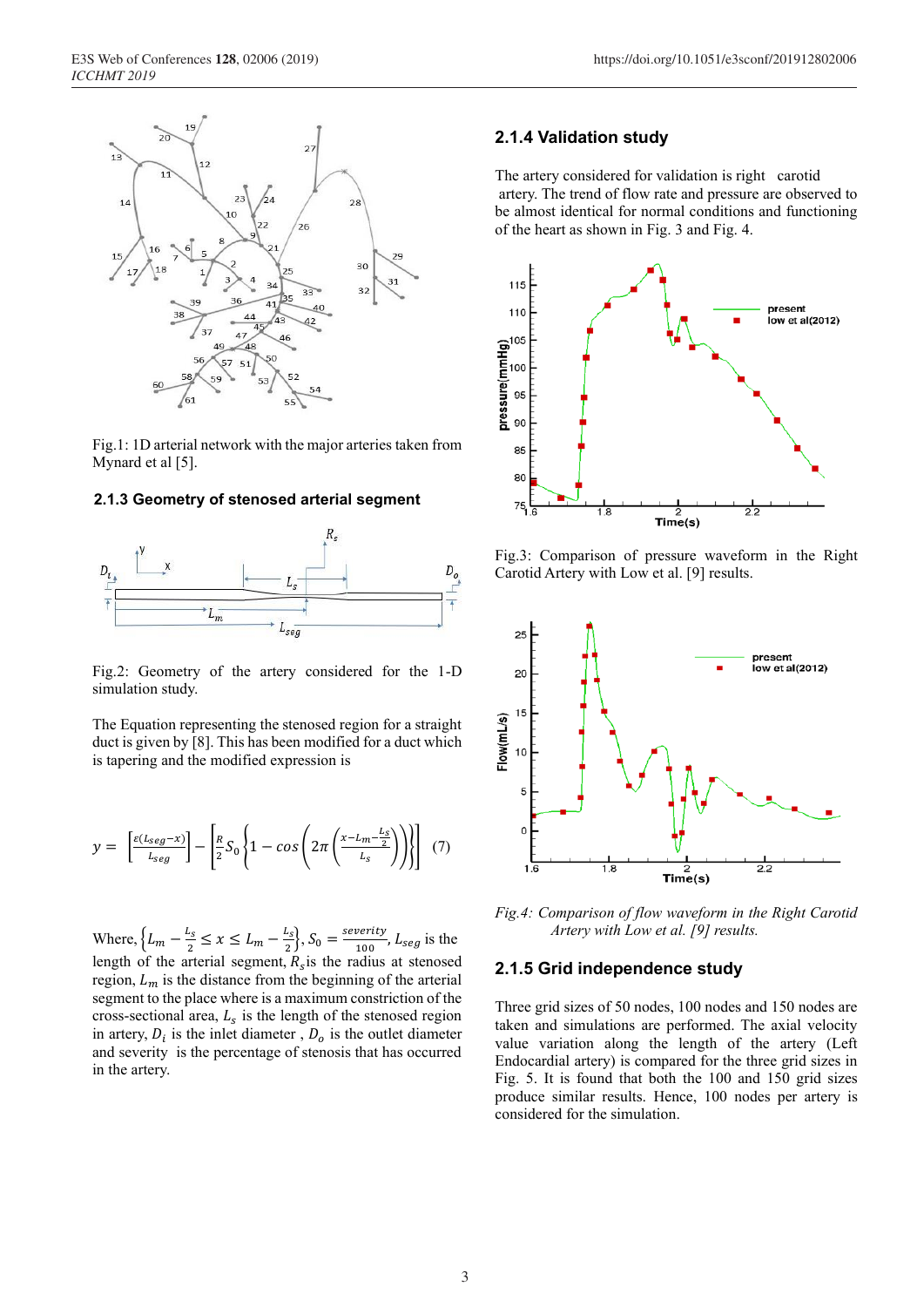

*Fig.5: Axial velocity variation along the length of the artery for grid independence of 1D model having 70% severity.*

#### **2.2 3-D Numerical details**

#### **2.2.1 Governing equations**

Blood flow is considered as Newtonian fluid and its flow through the blood vessel is assumed to be laminar and incompressible. Here the density of blood is constant so the reduced equation is used in simulation are

$$
\frac{\partial u_i}{\partial x_i} = 0 \tag{10}
$$

$$
\frac{\partial u_i}{\partial t} + \frac{\partial (u_i u_j)}{\partial x_j} = -\frac{1}{\rho} \frac{\partial \rho}{\partial x_i} + \vartheta \frac{\partial^2 u_i}{\partial x_i \partial x_j} \tag{11}
$$

A finite volume-based solver named PimpleFOAM in OpenFOAM is used to solve the set of equations with second order time, gradient and divergence schemes.

#### **2.2.2 Geometry of stenosed artery**



Fig.6: *patient specific geometry of left anterior descending artery.*

The CT scan data obtained from hospital is segmented using snake algorithm and converted into CAD model. It is further meshed in ICEM CFD. One of the CAD model is shown in Fig.6.

### **2.2.3 Validation study**



Fig. 7: *Comparison of velocity results at a distance of 5D Downstream to stenosis.*



Fig. 8: *Comparison of velocity results at a distance of D Downstream to stenosis.*

The solver is validated using sonu et al. [8] and non dimensional variables are used for validation. The results are found to be showing good agreement with literature results as shown in Fig.7 and Fig.8. The variables used in the figures defined as  $U=(u/U_{avg})$  and  $Y=(y/D)$ . Where U is the non-dimensional velocity, u is the dimensional velocity,  $U_{\alpha\nu\alpha}$  is the average velocity given at inlet. D is the diameter at inlet, y and Y are the dimensional and non dimensional cross-stream length respectively.

#### **2.2.4 Boundary Condition**

The Womersley velocity profile is obtained from volume flow rate waveform of left anterior descending artery from 1-D simulation. The velocity profiles are calculated from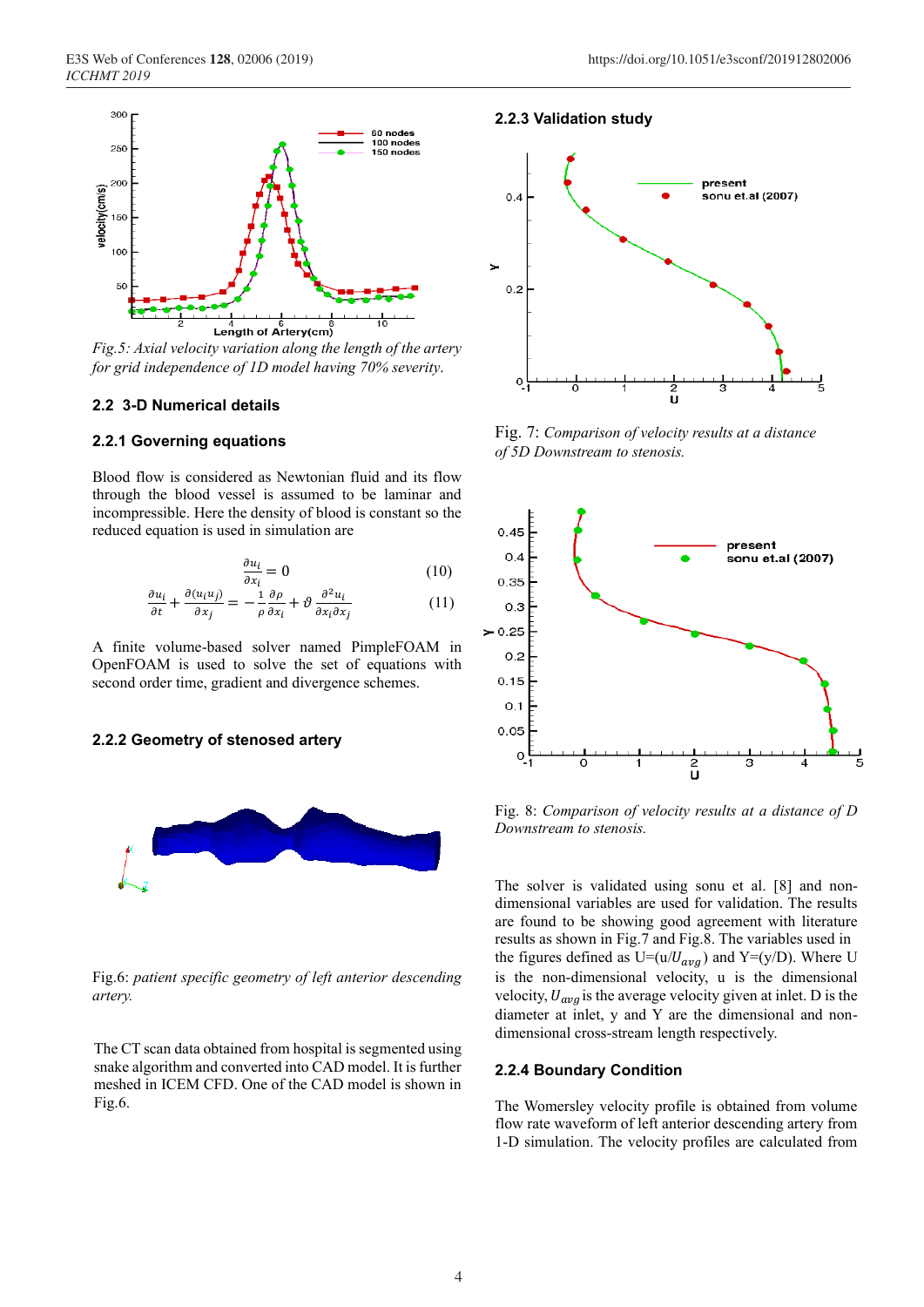the result of FFT performed on volume flow rate waveform. Womersley velocity profile is given as inlet and for outlet, constant pressure(p=0) boundary condition.

#### **2.2.5 Grid Independence study**

The grid independence study is performed for all cases but here it is shown for only one cases. The error is computed with respect to finest mesh that is considered in the simulation. The simulation is performed using 205433 elements in the computational domain.

| No of<br>elements | <b>FFR</b> | $Error(\% )$ |
|-------------------|------------|--------------|
| 48123             | .967       | 2.22         |
| 81343             | .958       | 1.26         |
| 105433            | .956       | 1.05         |
| 200543            | .946       | .74          |
| 300232            | .939       |              |

 *Table 1.Grid independence study of 3D mesh*

## **3 Experimental details**



Fig.9: Schematic drawing of the experimental set-up.

The experimental setup of flow through coronary artery has been developed in the present study and it is shown in Fig.9. The components used in the experiment are a pulsatile pump, silicon tubes, patient-specific stenosed segment and pressure sensors Water-glycerol at specific ratio is used as blood mimicking fluid [10]. The pressure sensor is calibrated using a two-point calibration technique. The pulsatile pump creates physiological flow relevant for mammalian blood circulation. The patient-specific coronary tree is generated form CT scan data and printed as a 3-D model. The Y-connector is used for insertion of wire catheter and it is taken to the stenosed region for measurement of the pressure in proximal and distal location. Bridge amplifier is

used for amplification of the pressure signals. Data acquisition system (DAQ) is used for data visualization of the measured data. Repeatability of the flow measurement was ascertained from experiment carried over a three month period.



Fig.10: FFR variation with volume flow rate for numerical and experimental models.

The 3D model results are compared with experimental results and found to be showing a similar trend as shown in Fig.10. The possible reason for error is due to the experimental model being the flexible one.

# **4 RESULTS AND DISCUSSION**

The flow rate waveform observed in the stenosed coronary artery for various percentage of occlusion is showed in Fig.11. A flow rise is observed in the systole for diseased state condition.The flow rise during systole is reminiscent of the observations of Rammos et al. [11]. This phenomenon is referred in the literature as systolic flow rise.The wave reflections increase with the increase in occlusion of stenosis. The velocity value(u  $\propto (w_1 + w_2)$ ) is proportional to forward and backward travelling characteristics. As the occlusion increases, the cross section becomes narrower at the mid-length of the stenosed section causing an increase in the backward traveling wave (w2), resulting in reduction of velocity value.Due to this, the backward travelling characteristics,  $w_2$  will increase with increasing occlusion .Hence the velocity magnitude dependent on the characteristics will become lesser as the percent blockage increases. Thus, the flow rate decreases with increase in occlusion. For the same occlusion , it is seen that with increasing lesion length, the same phenomenon is observed as shown in Fig.12.This observation indicates that not only occlusion percent is important parameter but also lesion length plays a vital role in the intermediate grade artery.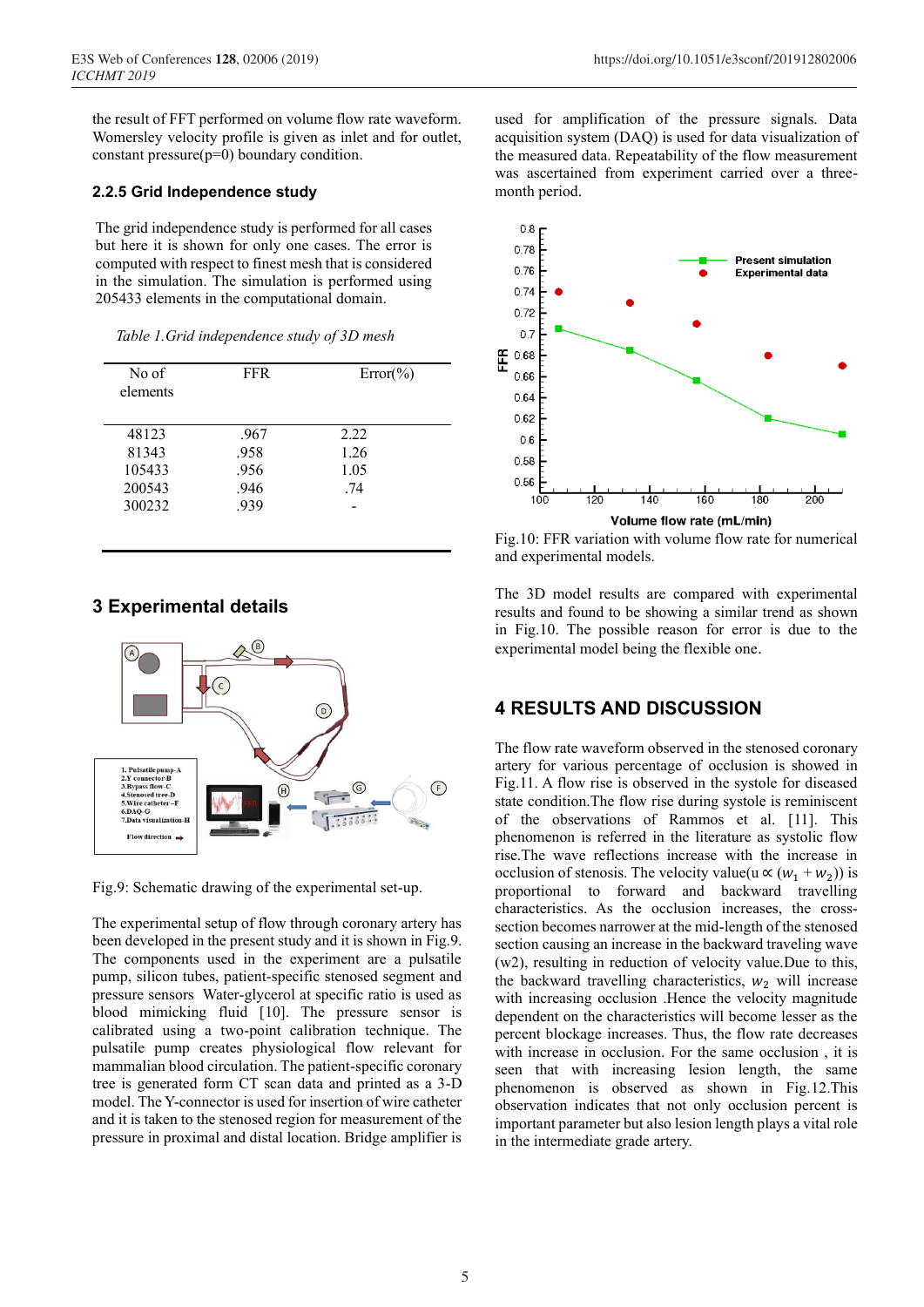

Fig.11. Temporal variation of Flow rate for different occlusion with same lesion length(5 cm) .



Fig.12. Temporal variation of Flow rate for different lesion length with same occlusion(70 %) .



Fig.13.Variation of maximum Pressure drop with occlusion for different lesion length.

It is observed that with increasing occlusion, pressure drop (Δp) value increases for all models which are consistent with different literature results.This observation is intuitive as the head loss dominates due to flow separation occurring after the minimum cross-section area which increases with occlusion percent



 Fig14. Variation of FFR with occlusion for different lesion length.



Fig.15. Comparison of FFR with occlusion for different model .

The FFR value is decreasing with increasing occlusion percent and lesion length .For same occlusion percent , the coronary lesion with higher lesion length is more severe and showing a similar trend with clinical investigation[6].The comparison of FFR for full scale 3D numerical simulation with reduced order i.e 1D model is done and is shown in Fig.15. Various parameters like coronary tortuosity, bifurcation and wall deformation may be responsible for deviation between two models.

A correlation is suggested based on numerical simulation results by regression analysis. The results obtained using numerical simulation and correlation are in good agreement and it can be used instead of carrying out 3-D simulation for computing FFR.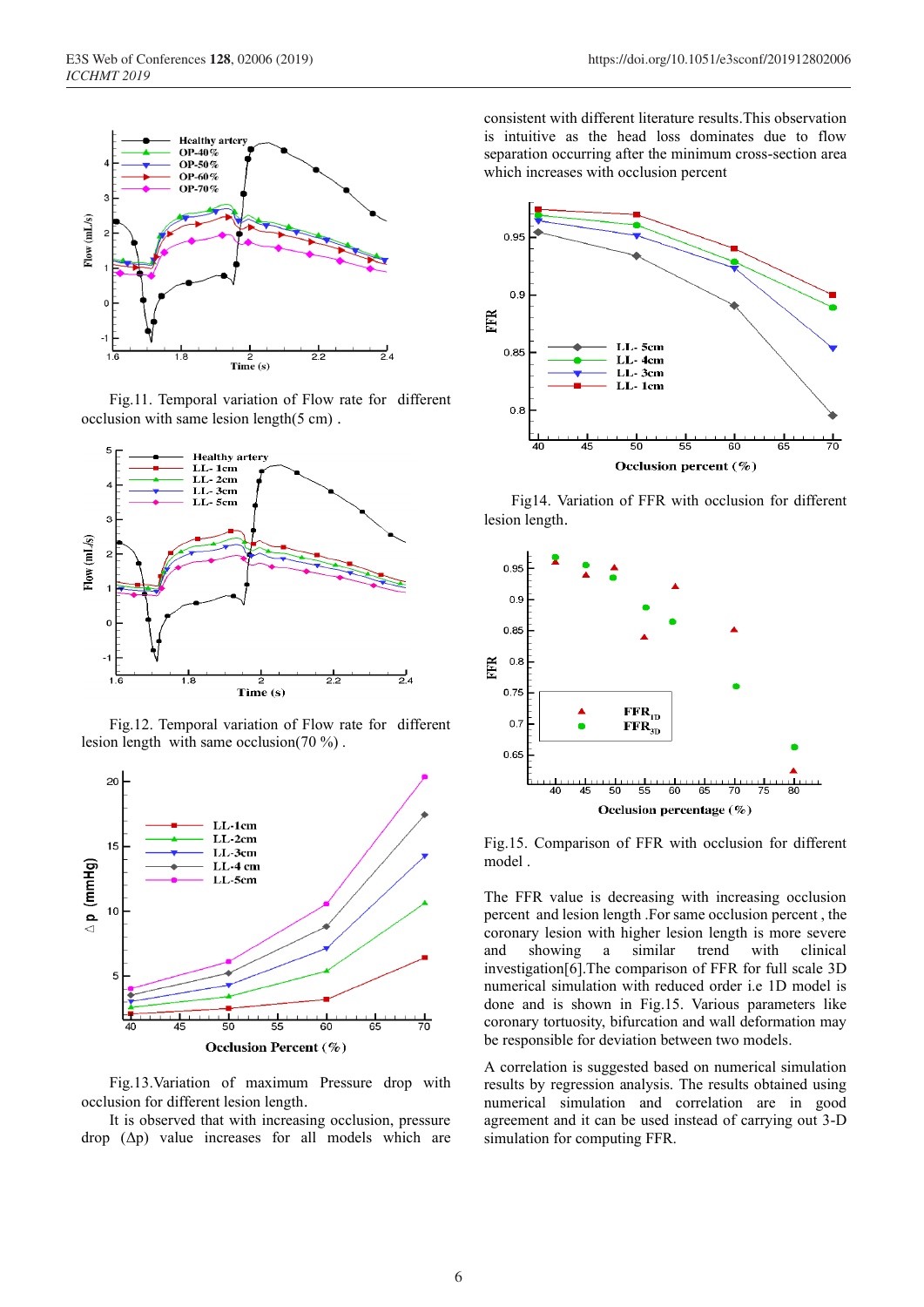$$
FFR = a + \frac{b}{L^*} + \frac{c}{L^{*2}} + \frac{d}{L^{*3}} + \frac{e}{L^{*4}} + fB^* + gB^{*2} + hB^{*3} + iB^{*4}F + jB^{*5}
$$

where,  $B^*$  is blockage percentage,  $L^*$  is lesion length in mm,<br>a=76.1380. b=-0.9624. c=0.69393.  $a=76.1380$ ,  $b=-0.9624$ ,  $d=0.1825$ ,  $e=6.8064$ ,  $f=0.24259$ ,  $g=0.0043$ , h=-0.00426, i=0.0000369 and i=-0.0000001262.



Fig 16. Flow rate variation for different lesion length and compared with normal artery.

It is observed that  $R^2$  value for FFR is .9843 for correlation model are adequately significant at 99 confidence. Fig. 9 shows the goodness of the regression model obtained for FFR, where the confrontation between the values predicted by the correlation model and numerical simulation is shown. It is observed that the errors between the numerical values for simulation and the ones given by correlation have been calculated and the deviation from the simulated values is within  $\pm 2$ .

## **5 CONCLUSION**

- The flow inside the coronary artery is influenced by backward and forward travelling characteristics.
- The flow rise in systolic phase of cardiac cycle is observed in stenosed artery as compared to healthy state condition.
- The pressure drop is increasing with occlusion percent and decreasing with lesion length .
- The FFR values continuously decrease as the occlusion percent and lesion lesion length increases.
- The lesion length has a physiological influence on the functional severity of stenosis.
- A correlation of FFR is suggested based on statistical analysis are in reasonably good agreement and the results from proposed correlation may be used instead of numerical simulation.
- A better prediction of the FFR values can be obtained by considering terminal vessels as windkessel elements as opposed to the resistance model in 1D models considered in the present study.

## **ACKNOWLEDGMENTS**

The authors acknowledge the exploratory research funding (APM1718844RFERKARU) from IIT Madras and partial funding from Swansea University,UK through GCRF grant(RB1819APM003SWANKARU). The authors also acknowledge Sri Ramachandra Institute of Medical Centre, Chennai for providing CT scan data and Prof. P.Nithiarasu from Swansea University for technical discussion.

# **REFERENCES**

[1] Gupta R, Mohan I, Narula J. Trends in coronary heart disease epidemiology in India. Annals of global health. 2016 Mar 1;82(2):307-15.

[2] Tonino PA, De Bruyne B, Pijls NH, Siebert U, Ikeno F, vant Veer M, Klauss V, Manoharan G, Engstrøm T, Oldroyd KG, Ver Lee PN. Fractional flow reserve versus angiography for guiding percutaneous coronary intervention. New England Journal of Medicine. 2009 Jan 15;360(3):213-24.

[3] Koo BK, Erglis A, Doh JH, Daniels DV, Jegere S, Kim HS, Dunning A, DeFrance T, Lansky A, Leipsic J, Min JK. Diagnosis of ischemia-causing coronary stenoses by noninvasive fractional flow reserve computed from coronary computed tomographic angiograms: results from the prospective multicenter DISCOVER-FLOW (Diagnosis of Ischemia-Causing Stenoses Obtained Via Noninvasive Fractional Flow Reserve) study. Journal of the American College of Cardiology. 2011 Nov 1;58(19):1989-97.

[4] Sherwin SJ, Formaggia L, Peiro J, Franke V. Computational modelling of 1D blood flow with variable mechanical properties and its application to the simulation of wave propagation in the human arterial system. International Journal for Numerical Methods in Fluids. 2003

[5] Mynard JP, Nithiarasu P. A 1D arterial blood flow model incorporating ventricular pressure, aortic valve and regional coronary flow using the locally conservative Galerkin (LCG) method. Communications in Numerical Methods in Engineering. 2008 May;24(5):367-417.

[6] Iguchi T, Hasegawa T, Nishimura S, Nakata S, Kataoka T, Ehara S, Hanatani A,Shimada K, Yoshiyama M.Impact of lesion length on functional significance in intermediate